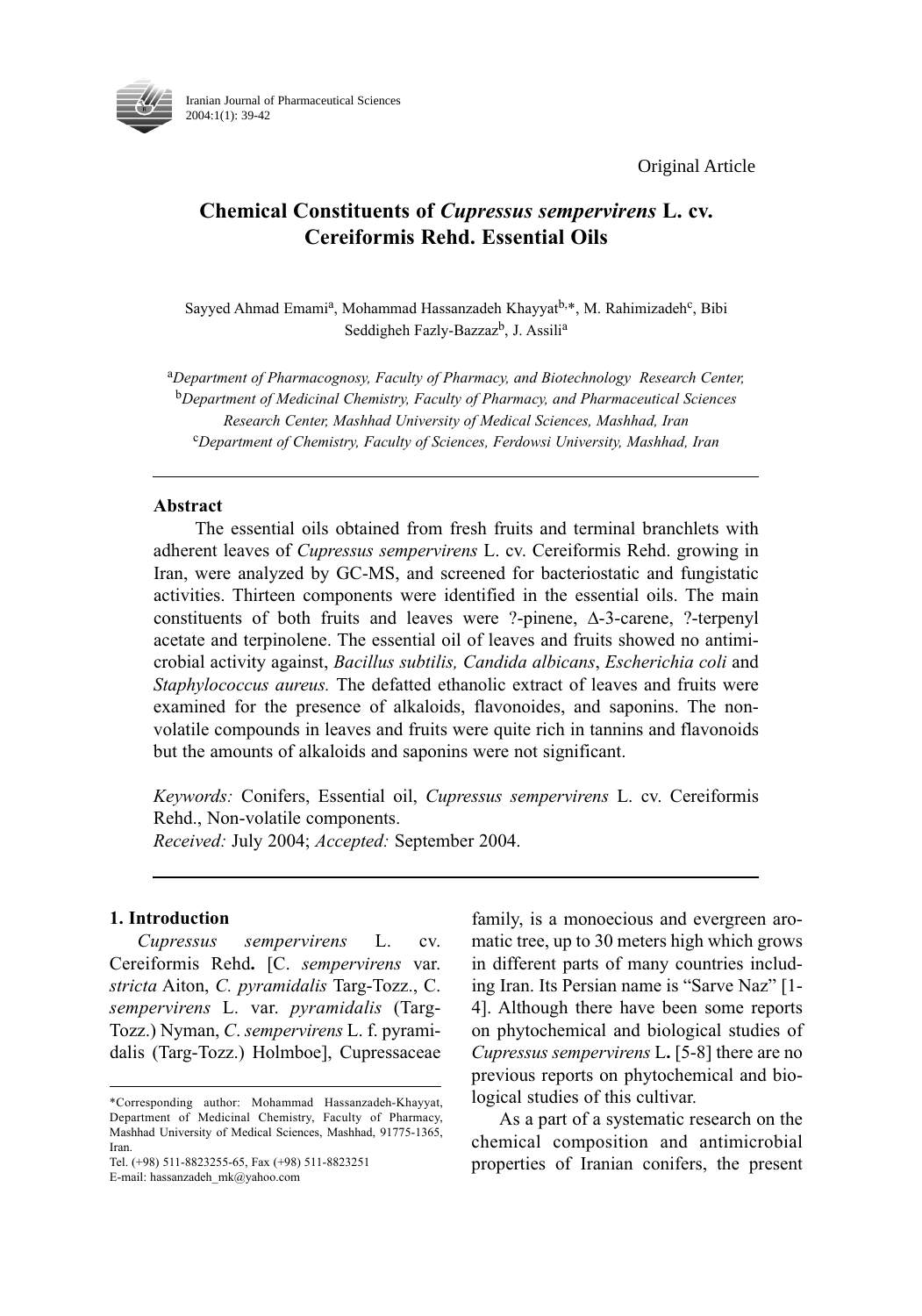work reports on Cupressus sempervirens L. cv. Cereiformis Rehd. essential oils content of fruits and terminal branchlets with adherent leaves. In addition, the defatted ethanolic extracts of these organs were investigated qualitatively for the presence of alkaloids, flavonoids, saponins and tannins.

#### 2. Materials and Methods

#### 2.1. Plant material

The fruits and leaves of Cupressus sempervirens L. cv. Cereiformis Rehd were collected (October 2002) from Eram Garden of Shiraz, Fars, southern Iran. The collected materials were stored at -20 ºC in order to avoid unfavorable changes in the chemical components [9]. The plant was authenticated by the late Prof. Karim Djavanshir, Forestry Department, Faculty of Natural resources, Tehran University.

# 2.2. Isolation and analysis of non-volatile components

The fruits and leaves of the plant (500 g) were dried at 50 °C and then were powdered separately. Each powder was defatted with petroleum ether (BP 40-60 ºC) using soxhlet apparatus for 6 h. The chemical components of defatted powders were extracted by maceration with 70% ethanol for 4 times. The ethanolic extracts were concentrated at reduced pressure and analyzed for the presence of alkaloids, flavonoids, saponins and tannins [10-13].

# 2.3. Isolation and analysis of volatile components

The volatile oils were isolated from fresh plant material by wet steam distillation for 4 h. The essential oils were separated from the aqueous layer and were dried over anhydrous sodium sulfate.

# 2.4. Gas chromatography-mass spectrometric analysis

The GC-MS apparatus consisted of a

Varian 3400 gas chromatograph equipped with a fused-silica column (DB-5, 30 m ?  $0.25$  mm i.d., film thickness  $0.25$  mm; J & W Scientific Inc.), and interfaced with a quadruple mass spectrometric detector (Incos 50, Finnigan). The operating conditions were: oven temperature 60-280 ºC with the rate of 3 ºC/min; injector mode: split injection ; with the carrier gas, He ; flow rate 2 ml/min; ion source, 70 eV; ionization current, 750 mA; scan range, 40-300 µ.

Identification of the components was performed by comparison of their RRT and mass spectra with those of authentic samples, literature data and computerized MSdata bank (Saturn version 4). The peak area method was followed for quantitative determination of different constituents; the percentages were calculated relatively.

# 2.5. Antimicrobial activity determination

The antimicrobial activity of each essential oil obtained from different parts of the plant was determined using five standard strains of microorganisms from the Persian Type Culture Collection (PTCC) [14]. The following microbial strains were used: Bacillus subtilis (PTCC 1023), Staphylococcus aureus (PTCC 1112), Escherichia coli (PTCC 1038), Pseudomonas aeroginosa (PTCC 1074) and Candida albicans (PTCC 5027). Minimum inhibitory concentrations (MICs) were determined using the agar dilution method [15]. Muller Hinton agar medium (Oxoid, France) was prepared and sterilized by autoclaving for 20 min at 121 ºC. The medium was cooled to 50 °C and two-fold serial dilutions of the parent solution (essential oil plus 30% Dimethyl Sulfoxide, v/v) in adequate melted (50 ºC) agar medium (1 ml) were added to 24-well plates (Greiner, France). The medium was allowed to solidify and then it was inoculated with the previously prepared microorganism suspension using the quadran streak method. For each tested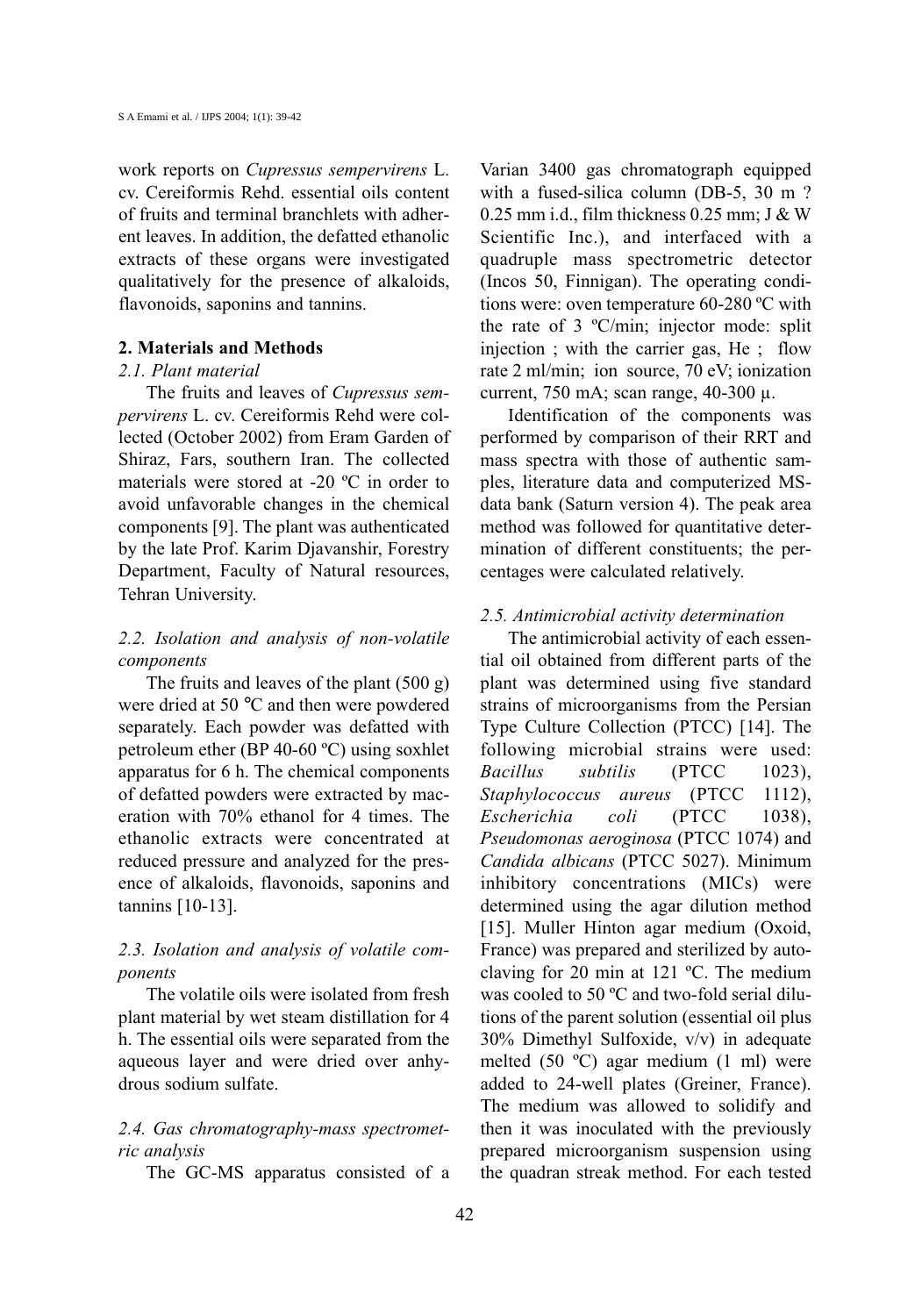|  | Table1. Major non-volatile components of fruits and              |  |  |
|--|------------------------------------------------------------------|--|--|
|  | leaves of <i>Cupressus sempervirens</i> L. cv. Cereiformis Rehd. |  |  |

| <b>Chemical components</b> | Average content* |          |  |
|----------------------------|------------------|----------|--|
|                            | <b>Fruits</b>    | Leaves   |  |
| <b>Alkaloids</b>           |                  |          |  |
| Flavonoids                 | $++$             | $^{+++}$ |  |
| Saponins                   |                  |          |  |
| <b>Tannins</b>             | $++++-$          | $^{+++}$ |  |

\* Average content was rated from  $-$  to  $++++$ 

strain, the adequacy of growth conditions, the effect of positive controls (gentamicin for bacteria and clotrimazole for fungus), and the sterility of the medium were tested in two wells. Plates were incubated for 24 h at 37 ºC for bacteria and 48 h at 25 ºC for C. albicans.

#### 3. Results

The amount of non-volatile components (from defatted ethanolic extracts) of the fruits and leaves of Cupressus sempervirens L. cv. Cereiformis Rehd are summerized in Table 1. The essential oils, isolated separately from fruits and leaves of Cupressus sempervirens L. cv. Cereiformis Rehd, were pale yellow with a strong odor. The fruits and leaves of the plant yielded 0.12% and 0.2% (v/w) of volatile oils, respectively. Identification of the components of the essential oils by GC-MS revealed the existence of thirteen components the oils of leaves and fruits (Table 2).

The essential oils of both leaves and fruits were tested for their possible antimicrobial activity against five strains of pathogens, as mentioned in materials and methods. However, we did not see any significant antimicrobial effect of the essential oils, and the MIC for all of the tested microorganisms were higher than 100 mg/ml (data not shown).

### 4. Discussion

The fruits and leaves of Cupressus sempervirens L. cv. Cereiformis Rehd were investigated for the presence of non-volatile components (from defatted ethanolic extracts). As it can be seen in Table 1, the leaves and fruits of this plant are quite rich in tannins and flavonoids but they are free from alkaloids and low in saponins.

The analysis of the essential oils isolated separately from fruits and leaves of Cupressus sempervirens L. cv. Cereiformis

Table2. Chemical composition of the volatile oil of Cupressus sempervirens L. cv. Cereiformis Rehd. fruits and leaves.

| <b>Components</b>                | <b>Kovats Index</b> | Leaves $(\% )$ | Fruits $(\% )$ |
|----------------------------------|---------------------|----------------|----------------|
| $\alpha$ -Pinene                 | 939                 | <b>30.0</b>    | 39.0           |
| Sabinene                         | 975                 | 2.0            | 3.0            |
| $\beta$ -Pinene                  | 981                 | 2.6            | 2.2            |
| Myrcene                          | 998                 | 4.1            | 3.9            |
| $\Delta$ -3-Carene               | 1018                | 24.0           | 24.0           |
| Limonene                         | 1036                | 4.0            | 3.0            |
| Terpinolene                      | 1091                | 6.6            | 4.3            |
| Bronyl acetate                   | 1288                | t              | 1.7            |
| $\alpha$ -Terpenyl acetate       | 1356                | 6.6            | 5.6            |
| $\beta$ -Caryophyllene           | 1415                | 1.2            | t              |
| $\alpha$ -Humulene               | 1455                | 1.3            | t              |
| Germacrene D                     | 1483                | 4.0            | 1.7            |
| Grouped compounds:               |                     |                |                |
| Monoterpene hydrocarbons         |                     | 73.3           | 79.4           |
| Oxygen-containing monerpenes     |                     | 6.6            | 7.3            |
| Sesquiterpene hydrocarbons       |                     | 10.5           | 1.7            |
| Oxygen-containing sesquiterpenes |                     | 4.0            | t              |

 $t = \text{trace } (\le 0.1 \%)$